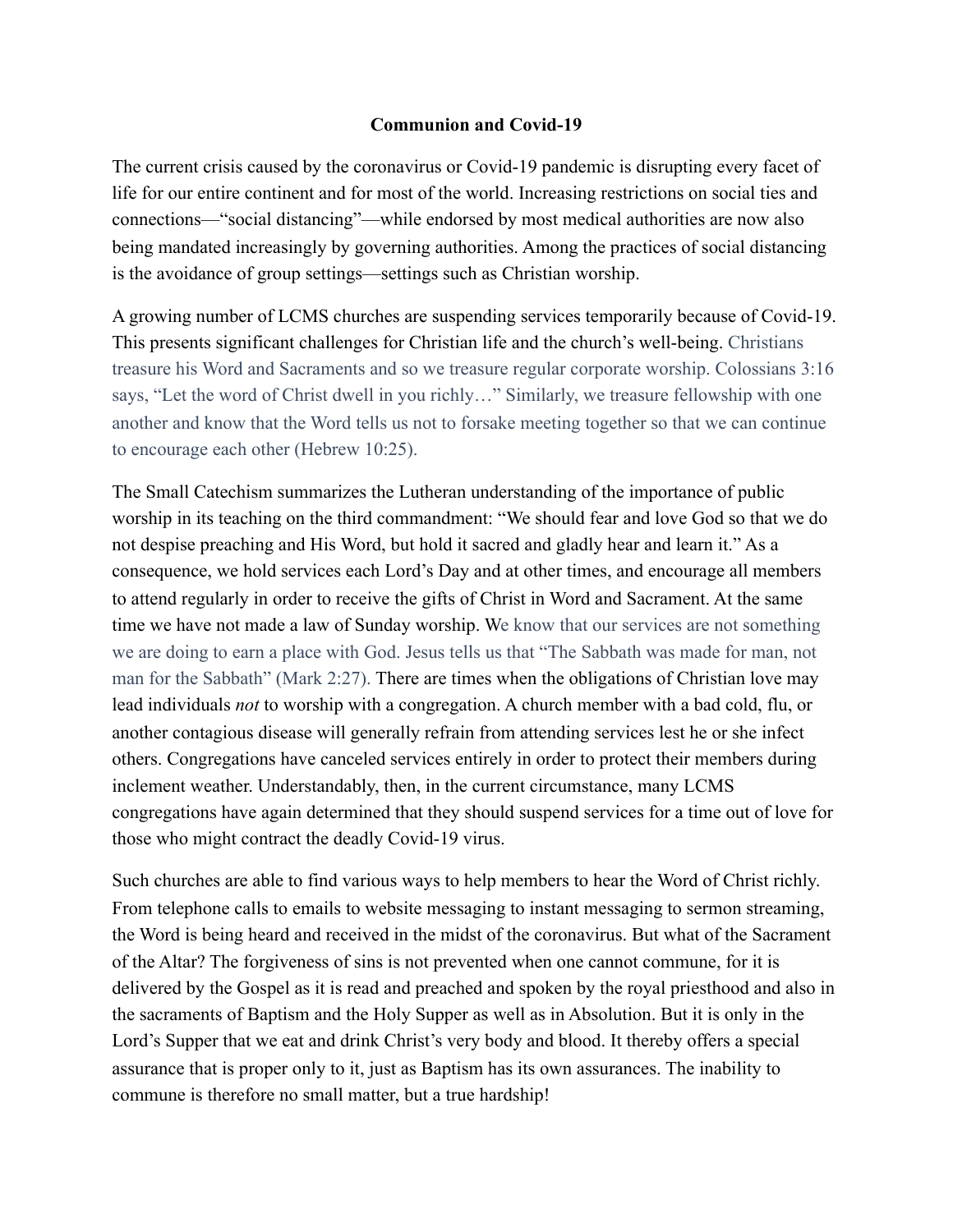We know, however, that the church has known this hardship at other times and not only in our own time. During the early years of colonial America, Lutherans often went weeks or months without the Supper. Congregations without a pastor are often unable to receive the Lord's Supper in their services because supply pastors are unavailable—sometimes for lengthy time periods. And, in the early 20th century during the great influenza epidemic of 1918-1919, many Missouri Synod churches were not able to meet for any services during a period of time. We are not in uncharted territory.

Some unsatisfactory solutions to the unavailability of the Sacrament have been suggested at the present time. One is that a pastor speak the words of institution from the church during a streaming service while everyone communes at home. Another is to have the pastor consecrate elements in the presence of elders or deacons who would in turn administer them to members. While the hunger and thirst for the Lord's Supper that leads to such measures is both understandable and commendable, the solutions are nevertheless faulty.

A video streaming "consecration" with words spoken by the pastor remotely and communion elements in member homes is almost identical to an approach that the CTCR addressed in 200[61](#page-1-0) in which the Commission said:

<span id="page-1-1"></span>1. The Lord's Supper was instituted by Jesus with words and actions spoken and carried out by him in the direct presence of his disciples (Matt. 26:26-28). Throughout history, the church has sought to be faithful to Christ's practice in this regard. Pastors speak the words of institution in the presence of the assembled congregation, thereby giving assurance that we are "doing this" as our Lord has instructed us to do (Luke 22:19). Whenever the actual words and actions of the celebrant in consecrating the elements are intentionally separated (by time, distance, or technological means) from the distribution and reception, no assurance can be given that our Lord's instructions are being heeded and that the body and blood of Christ are actually being given and received for the forgiveness of sins and the strengthening of faith (cf. fn. 15 of the CTCR's 1983 report Theology and Practice of the Lord's Supper [TPLS]).

Moreover, this approach turns the words spoken by the pastor from a proclamation into an incantation of sorts. This, too, was addressed by the CTCR:

2. This practice lends itself to the unscriptural notion that the body and blood of Christ in the Lord's Supper are present by virtue of the "incantation" of the pastor in some way,

<span id="page-1-0"></span><sup>&</sup>lt;sup>[1](#page-1-1)</sup> The CTCR responded to a question about DVD consecration. While there certainly are some dissimilarities between the question at that time and the present question about a video streaming consecration, the similarities are so strong that we are referencing the 2006 opinion extensively here. See CTCR, "Opinion on DVD Consecration (2006) at <https://files.lcms.org/wl/?id=7ZiqCqGn3FiMMtQcbrcFQuPjjfn9AoMQ>.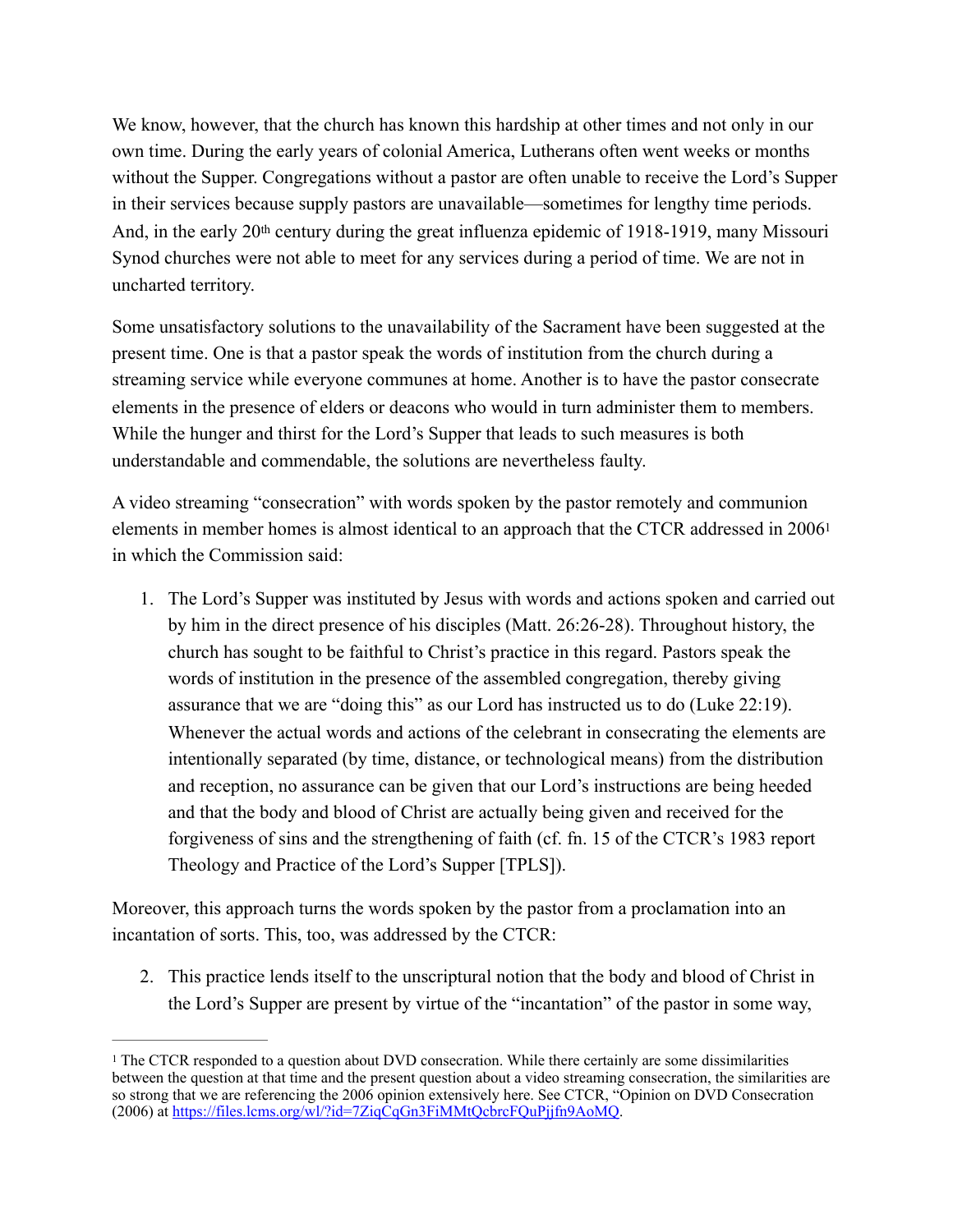shape or form, rather than by the gracious power of Christ and his Word. "Concerning the consecration," says the Formula of Concord, "we believe, teach, and confess that no man's work nor the recitation of the minister effect this presence of the body and blood of Christ in the Holy Supper, but it is to be ascribed solely and alone to the almighty power of our Lord Jesus Christ" (FC Ep VII, 8; quoted in TPLS, 15). While it is true that "the regularly called and ordained pastors of the church are to officiate at the administration of Holy Communion" (TPLS, 17-18), it is only "through Christ's word and its power"—not through the mere "sound" or "recording" of the voice of the pastor—"that Christ's body and blood are present in the bread and wine" (TPLS, 14).

Novelties such as these in the practice of the Lord's Supper will inevitably lead *away* from the Sacrament itself as instituted by Christ to humanly-instituted *techniques* by which the Sacrament is purportedly being given. Note the third point raised by the CTCR in 2006:

3. As emphasized above, the focus in our celebration of the Lord's Supper must always be on the gracious word of Christ—the word that gives assurance to hearts weighed down by guilt, doubt and fear that the great gifts promised here are truly given and received. The Commission says: "To…insert some personal idiosyncrasy into the consecration is to detract the people's attention from the Sacrament. The congregation's focus is to be on Christ's word and invitation. The celebrant is a servant to sharpen that focus" (TPLS, 15).

The Lord's Supper is intended to strengthen faith in God's forgiving grace, a faith which counts on the Word of Christ's promise that the bread and wine are His body and blood. To introduce doubts or uncertainty about the Sacrament negates this purpose. We can be thankful that God in His mercy has not given the Lord's Supper as the only "means of grace." Instead, he showers us with His grace. The Gospel is not silenced, forgiveness is proclaimed, Baptism will be administered even in emergencies, and Baptism is lived out daily by means of repentance and the new life that God's Spirit enables us to live in any and all circumstances.

<span id="page-2-1"></span>We also cannot support the suggestion that a pastor may consecrate elements with the elders or deacons, who would then administer them to members. The CTCR counseled against this practice on theological grounds in *Theology and Practice of the Lord's Supper,* pages 26-27 (see alsopage 13 which opposes distribution without the *Verba*).<sup>[2](#page-2-0)</sup> Moreover, given the clear guidance of medical and governing authorities regarding behavior that best minimizes the spread of infection, we note that this suggested practice introduces two potential opportunities for the transmission of Covid-19. The first is the interaction between the pastor and the elders/deacons. The second is the interaction of the individual elder or deacon with the communicant(s) in the home.

<span id="page-2-0"></span><sup>&</sup>lt;sup>2</sup> CTCR (1983), [http://www.lcms.org/Document.fdoc?src=lcm&id=421.](http://www.lcms.org/Document.fdoc?src=lcm&id=421)